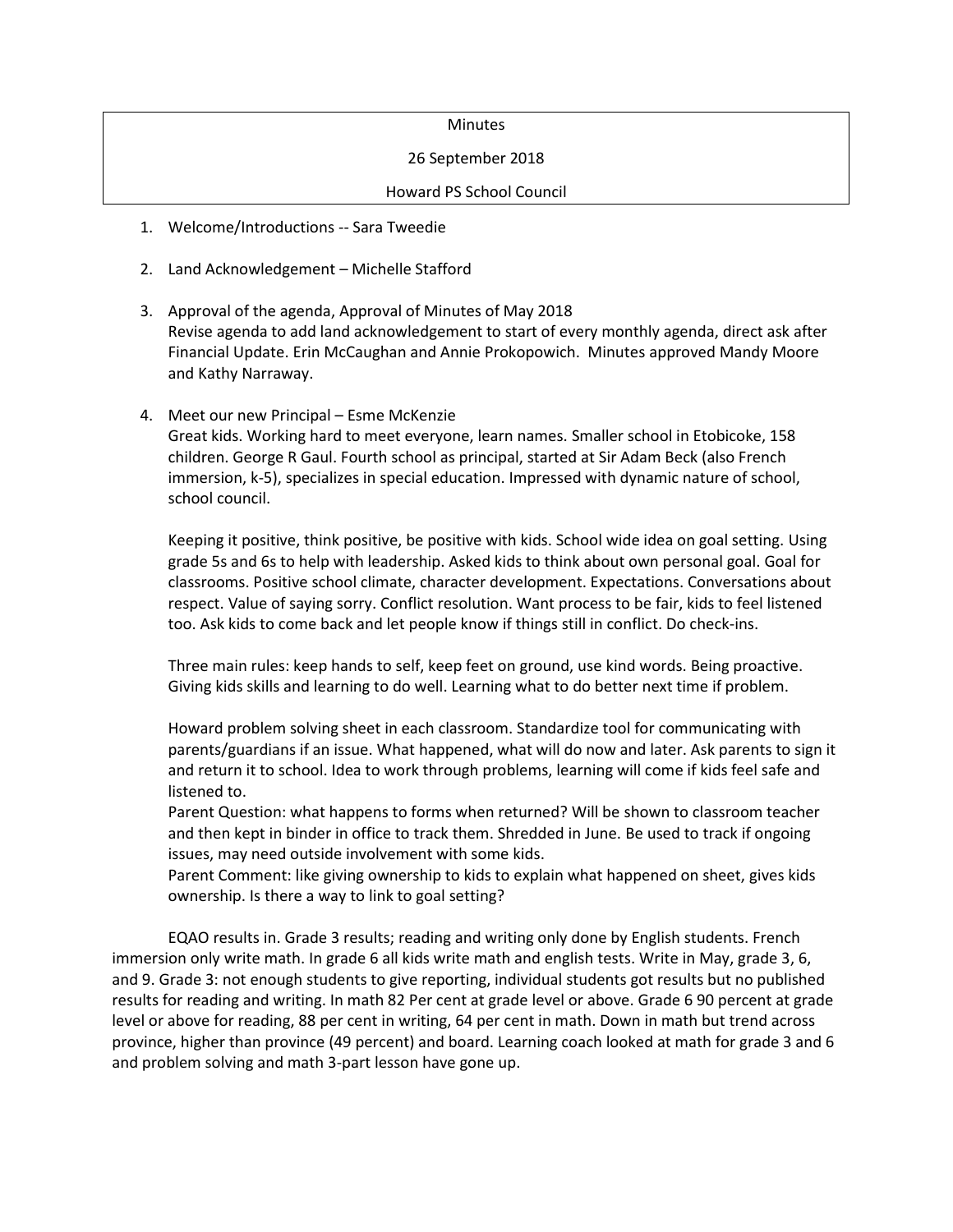Parent question: Why no homework (problem throughout English stream)? Why not been giving homework that is relevant. Math sheet. Review and practice. Given meaningless projects. Need basics. Math review. Practice. Esme McKenzie, will look in to it.

Parent question: do EQAO results have impact on schools? Only if reach a certain level. All TDSB started working with math coaches a few years ago based on results. Changes made within school, learning processes, see areas that need improvement.

## Parent question

Have teachers indicated what extra-curriculars they are interested in. Is someone doing chess. Anyone interested in stem? Who is doing what? Mr P will look in to that.

Do new teachers have everything they need? Levelled readers etc? Esme McKenzie will check.

Facilities progress: Marmaduke fence stalled out waiting for cement blocks. Now on site being put in place. To be done October  $12^{th}$  week. Roof project: redone few years ago, coming back to finish sections in November. No asphalt kettles. Done with welding. May be fumes from welding. Will be staging area. Esme asking for communication ahead of time to let students and parents know. Facilities happy to meet parents and staff to discuss scope of project, provide mds sheets (chemicals, processes involved in project). Tentatively booked weds oct 24<sup>th</sup>, 5pm. Can possibly move to Oct 17 before parent meeting at 6pm.

Water bottle filling station, not sure where it is in process. Looking in to it. Already purchased but no date for installation.

Communication: very important to keep people in loop. Likes blog. School messenger system giving voice mail and or email messages. Will use sparingly. Can be used grade specific for information. Will also send out monthly newsletter by email. Going to update tdsb website on school, staff lists, school council info etc. Email blasts.

Health and physical education (Sex Ed) Curriculum: curriculum from 2015 (3 years ago) removed. Reissued 2010 curriculum with a few changes as per ministry directive. Ongoing dialogue about how to provide information, many staff want to provide information if asked. Can't do direct lessons if not in curriculum but will answer questions. Getting direction from board. Can see parent guide to new curriculum on tdsb website. GET INFO FROM ESME Parent question: can we opt children out as not thought that curriculum accurate or thought to be dangerous to children? Esme will check, not sure current stance, not sure if parents told ahead of time when going to be taught. Will check with TDSB.

Parent question: how to know what not being taught now. Old curriculum still around.

- 5. Parent introductions
- 6. Financial Update Sara Tweedie

Many thanks to Heath for being treasurer, Heath moved to Winnipeg. Sitting in good financial state. Account balance 23,407 to start year. Musical made 4800 in profit last year, add in Marlies over \$7000 in musical. Food and spirit ware made over 10,000. Spring social profit 13,000.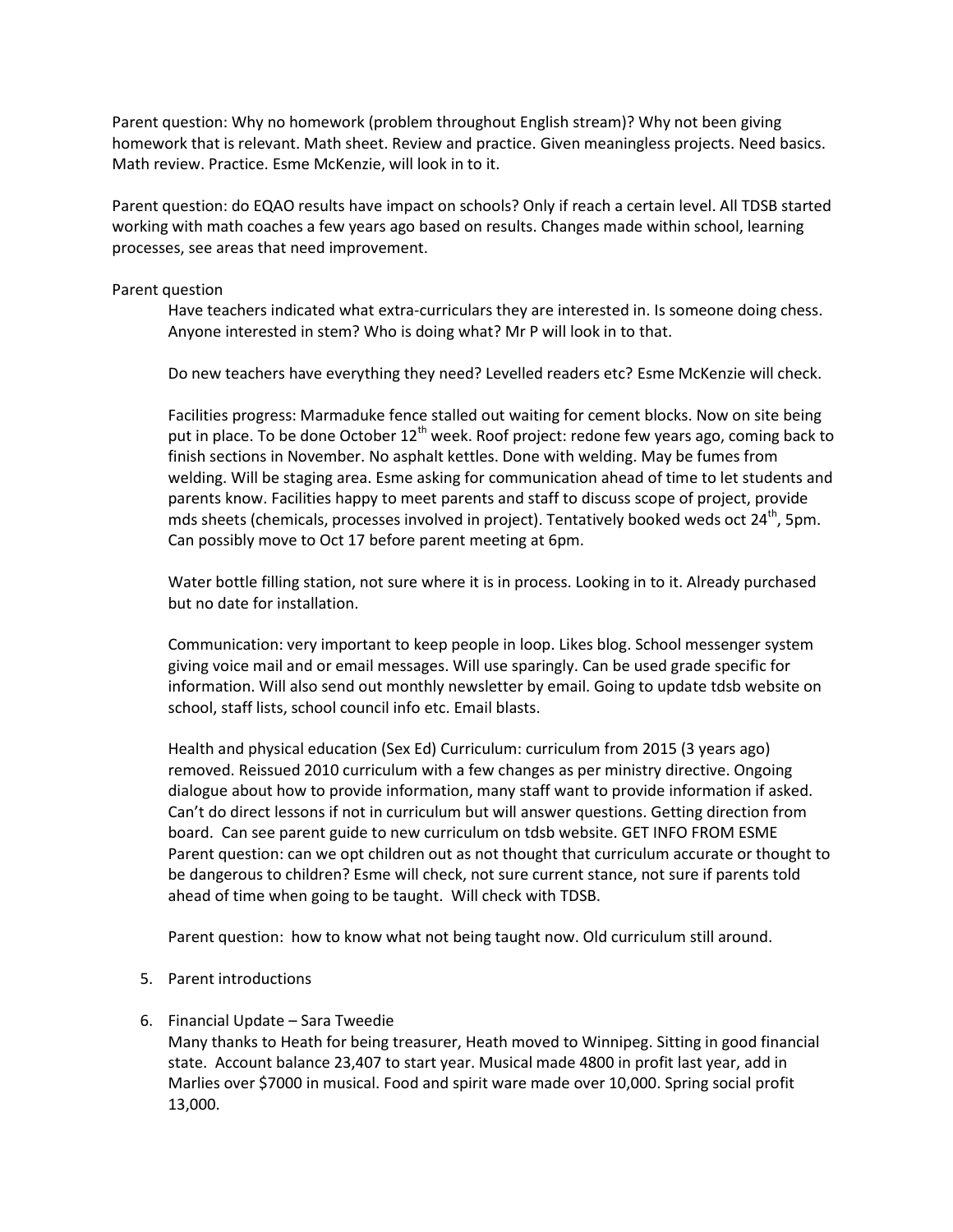Seven areas of focus in past. Arts, Music, STEM, Tech, MHWB, Sports, and Environment. Want to discuss adding equity as eighth priority. Sources of funds have been fall fete (20,000-30,000), qsp magazine drive (10000), food (pizza and spirit ware, 11000), dance a thon (4000), spring social (13000), musical (7600 but no musical this year, every other year). Raised 66,000 last year, ask 60000, underspent, roughly 53000 spent. Classroom enhancements, clubs, committees, forest of library. Grade 6 graduation, holiday hampers, outreach programs. In October meeting, vote on where fundraising money goes.

Question on if will consider donation to outside school? Need to table it until new executive elected in few minutes.

# 7. Direct Ask – Shelia Gibb

Idea that QSP could be replaced by direct ask campaign. Some not in favour of children selling magazines, trinkets involved in rewarding sells, environmental issues with magazine drive. Direct ask idea that families asked to directly donate to school via school cash online. \$50 per child amount suggested but any amount welcomed. Letter sent home already, may put more attention to it after fall fete. This year running with qsp but if successful on direct ask, will get rid of qsp. Get a tax receipt if over \$20. This year getting word out.

# 8. Overview of Committees and How to get Involved

Arts (Candice Levine): send kids out to performances (YPT or Bathurst st theatre for instance) or put on performances at school (primary kids), have artists come in to each class room, mural or installation done most years, school wide process.

STEM (Liz Philips): have done tech club after school, hosted STEM evening with parents, host a table at fall fete in past years. Parent and kid stem night in gym, hands on activities. Invested in lego we do kits, can sign out from office to use at home. Block coding. Basic robotics. Content based.

Tech (Dorothy Chen). Getting technology in to school. Bought 3 carts of chrome books for juniors, ipads for primary, desktop lab in library, projectors and document cameras for classrooms. Help school plan out what equipment they need.

Sports (Kathy Narraway). Buy dpa equipment for teachers, kindergarten supplies like trikes, shovels. Support extra-curriculars like track and field buses, uniforms etc. Also help out gym teachers make sure have enough supplies for an entire class.

Fundraising/direct ask (Shelia Gibb)

Equity (Haley Gaber-Kast and Midori Miyamoto). New committee. Took a read on equity at school. Did parent survey. Will be coming forward with ideas, asking

Lunch Room/Healthy living (Zoe Traiforos)

Music – Dorothy Chen. Need someone to assist Ms Jonas (music teacher). Choir used to be before school, some lunches. This year plan is to move choir to school hours for grades 3-6, no before school practices. Ms Jonas still interested in Marlies fundraiser, will need someone to collect money, permission forms etc.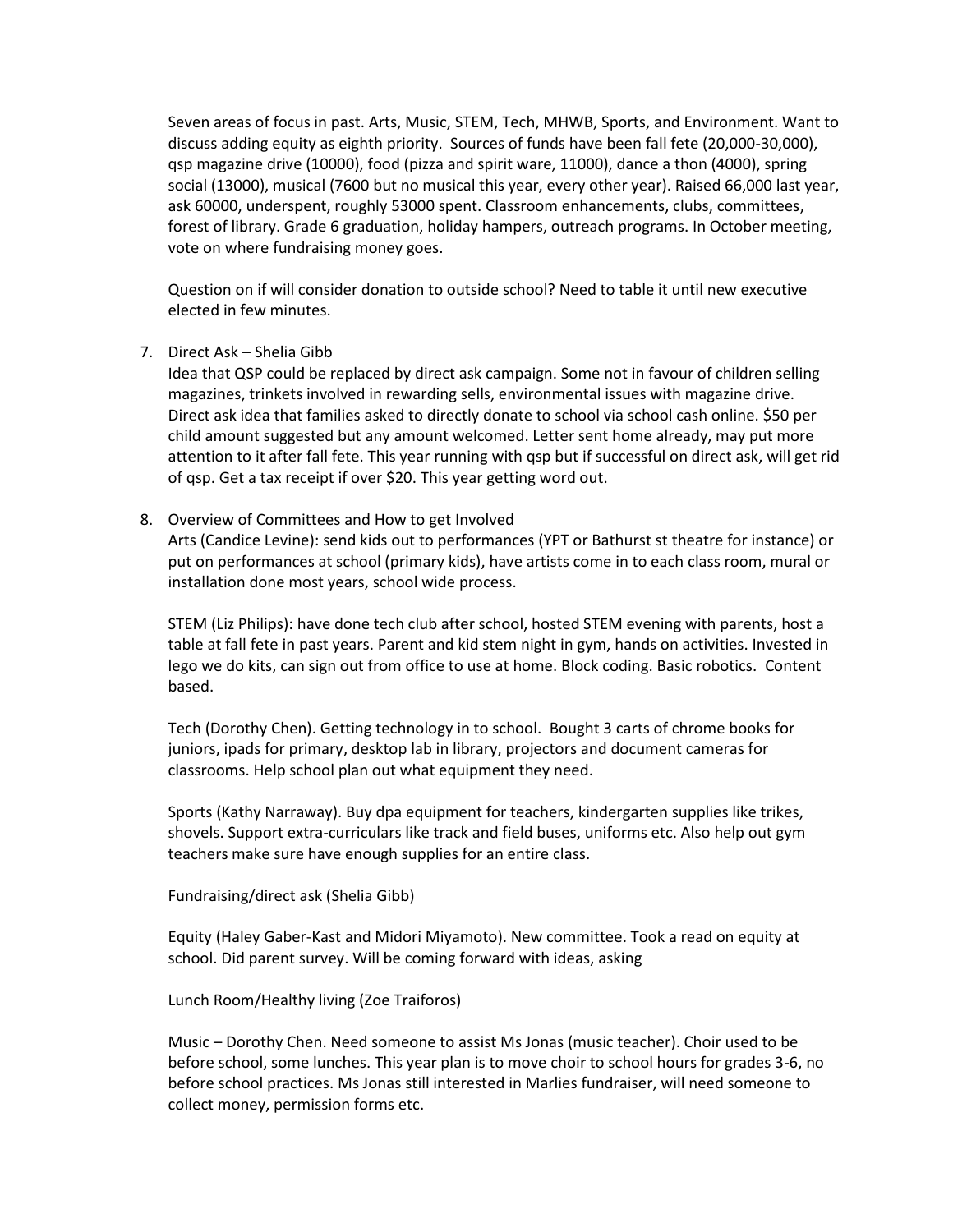Environment Committee/Eco-Schools (Elizabeth for Lesley Smeaton) Eco-schools program, fall cleanup program. Will need help fixing learning garden after fence finished. Planting etc.

Mental Health and Well-being Committees (Michelle McBride)

Also opportunities to volunteer in some classrooms. Need police check, see Elizabeth in office.

Motion to add equity to 7 areas of priority. Motion passed.

9. School Council Executive Elections Co-chairs – Erin McCaughan and Sara Tweedie Vice-chair – Laura Bourdreau Treasurer – Valerie Milburn Secretary – Michelle McBride Member at large – Michelle Stafford and Katherine Getler, and Sophia Harwell Small Budget Committee (5) – moved to October meeting Ward 7 Reps – Mandy Moore and Adrienne Rahemtulla

We thank Heath Feldman and Marcela Saitua for their service on the executive council last year and wish them all the best in their new schools.

10. Fall Fete Update (Nancy and Olivia)

Sign up genius for volunteers to go out this week. Lost some long term volunteers, others need to train new people to take over. Training year. Focus on jk/sk and grade one families. Few key positions still need to be filled, chez Howard for next year. First Sat after thanksgiving, October 13<sup>th</sup>. Needs about 200 volunteers to run fete. Some new tables, have a spirit day in lead up to fall fete. Silent auction in spring again this year. Watch blog and backpacks for more details.

11. Howard Eats program – Kathy Narraway

Calendar of dates for pizza Friday, pita and sub days etc. Samantha Hodder to run the pita/sub lunch program. Grade 6 to help set up subs in exchange for some of profits towards grad. Tara Singh will take over spirit ware program in fall and spring. Pizza lunch now one cookie, one apple for each kid. Raised \$409 in donations to make sure all kids get pizza who wants it.

12. Turf Update

Update from Richard Christie on process Parents need to set up an exploratory committee to see if interest high

In general, need a landscape plan. Need to look at how much use the grass field has. Turf projects have been awarded based on how intensely field is used. Need to gauge community interest. If interest high, TDSB will look at putting in turf. Ten projects currently approved including Fern. Fern's project contingent on school raising funding for large part. If turf put in, TDSB will permit field for usage. If TDSB approves the project, looking at 5 years undertaking. Overall cost for turf between 400,000 and 600,000. Runnymede PS raised 270,000 for their project, other schools raised around 100,000. Fern fundraising currently for theirs. Combination of majority of council budget going towards playground rejuvenation and special events like pub